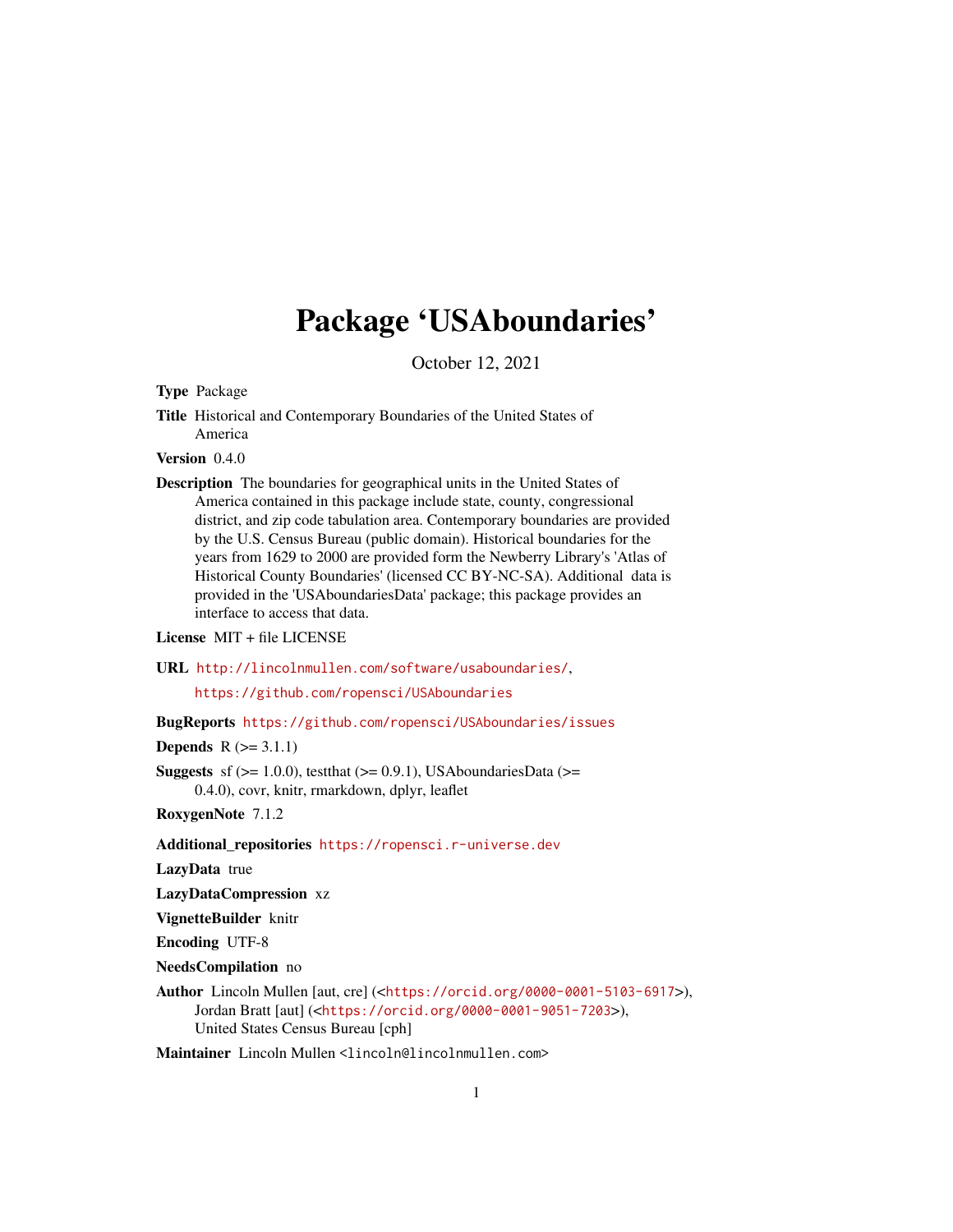<span id="page-1-0"></span>Repository CRAN

Date/Publication 2021-10-12 16:40:02 UTC

## R topics documented:

|       | $install\_data\_package \dots \dots \dots \dots \dots \dots \dots \dots \dots \dots \dots \dots \dots \dots \dots$ |  |
|-------|--------------------------------------------------------------------------------------------------------------------|--|
|       |                                                                                                                    |  |
|       |                                                                                                                    |  |
|       |                                                                                                                    |  |
|       |                                                                                                                    |  |
|       |                                                                                                                    |  |
|       |                                                                                                                    |  |
|       |                                                                                                                    |  |
|       |                                                                                                                    |  |
|       |                                                                                                                    |  |
|       |                                                                                                                    |  |
|       |                                                                                                                    |  |
| Index |                                                                                                                    |  |

install\_data\_package *Install the* USAboundariesData *package after checking with the user*

#### Description

Install the USAboundariesData package after checking with the user

#### Usage

install\_data\_package()

states\_contemporary\_lores

*U.S. state boundaries*

#### Description

The U.S. Census Bureau provides [cartographic boundary files](https://www.census.gov/geographies/mapping-files/time-series/geo/tiger-line-file.html) for current U.S. boundaries. This package has only the low-resolution contemporary state boundaries. Other census boundary files are provided by and documented in the USAboundariesData package.

#### Usage

states\_contemporary\_lores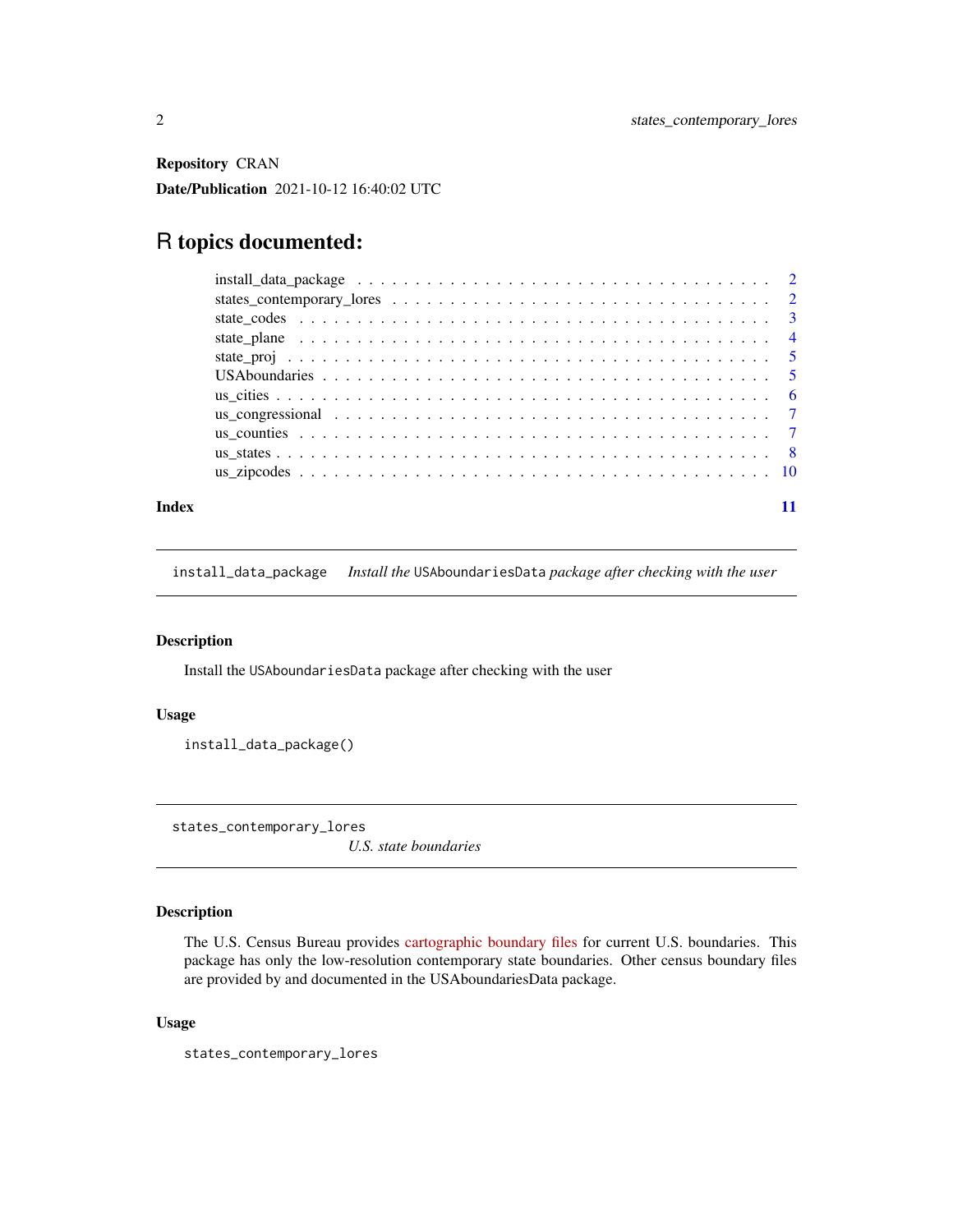#### <span id="page-2-0"></span>state\_codes 3

#### Format

An object of class sf (inherits from data.frame) with 52 rows and 13 columns.

#### See Also

For citations for the other Census boundary files provided by the USAboundariesData package, see the census\_boundaries documentation in that package.

state\_codes *State codes and abbreviations for U.S. states and territories*

#### Description

This data frame includes abbreviations and codes for states and territories in the United States. It is intended as a lookup table.

#### Usage

state\_codes

#### Format

A data.frame with 69 rows and 4 variables:

state\_name The state or territory name

state\_abbr The two character abbreviation for the state or territory.

state\_code A three digit numeric FIPS code for the state or territory.

jurisdiction\_type One of state, territory, or district.

#### References

U.S. Census Bureau, [U.S. Gazeteer Files](https://www.census.gov/geographies/reference-files/time-series/geo/gazetteer-files.2014.html) (2014).

[Federal Information Processing Standard state code,](https://en.wikipedia.org/wiki/Federal_Information_Processing_Standard_state_code) Wikipedia (accessed July 23, 2015).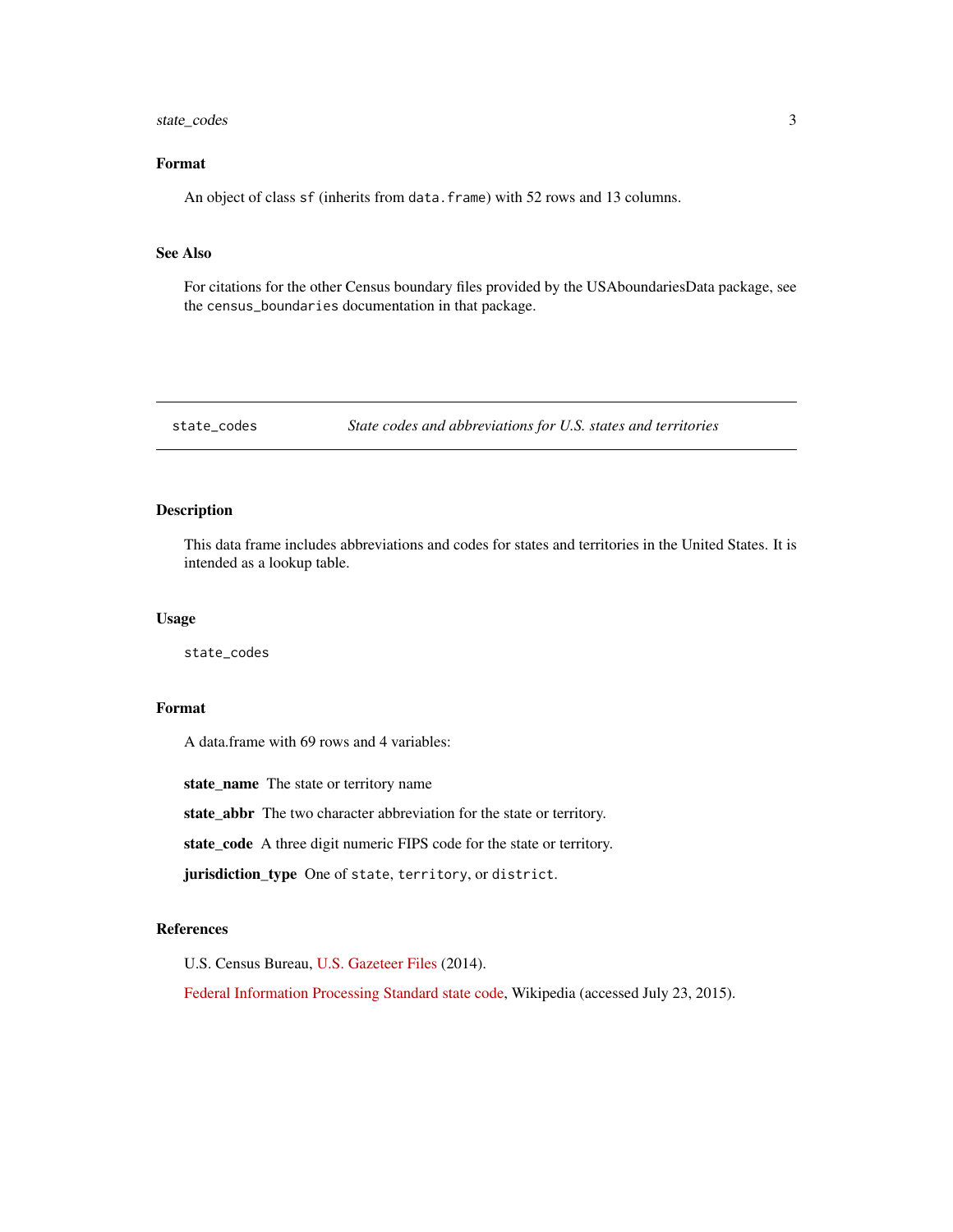<span id="page-3-0"></span>

Get EPSG codes or PROJ.4 codes for projections from the [State Plane Coordinate System.](https://en.wikipedia.org/wiki/State_Plane_Coordinate_System)

#### Usage

```
state_plane(state, plane_id = NULL, type = c("epsg", "proj4"))
```
#### Arguments

| state    | The postal code for the state.                                                                             |
|----------|------------------------------------------------------------------------------------------------------------|
| plane_id | The state plane geographic zone identifier. A NULL value will return a projection<br>for the entire state. |
| type     | The type of output to return: either an EPSG code or PROJ4 string.                                         |

#### Value

Either a PROJ4 string as a character vector or an EPSG code as an integer.

#### See Also

For documentation of the underlying State Plane Coordinate System projection data frame, see [state\\_proj](#page-4-1).

```
if (require(USAboundariesData)) {
  state_plane(state = "MA", type = "epsg")
  state_plane(state = "MA", type = "proj4")
  state_plane(state = "MA", plane_id = "island", type = "epsg")
  state_plane(state = "MA", plane_id = "island", type = "proj4")
  # Show the difference made by a state plane projection
  if (require(sf)) {
   va <- us_states(states = "VA", resolution = "high")
   plot(st_geometry(va), graticule = TRUE)
   va <- st_transform(va, state_plane("VA"))
    plot(st_geometry(va), graticule = TRUE)
  }
}
```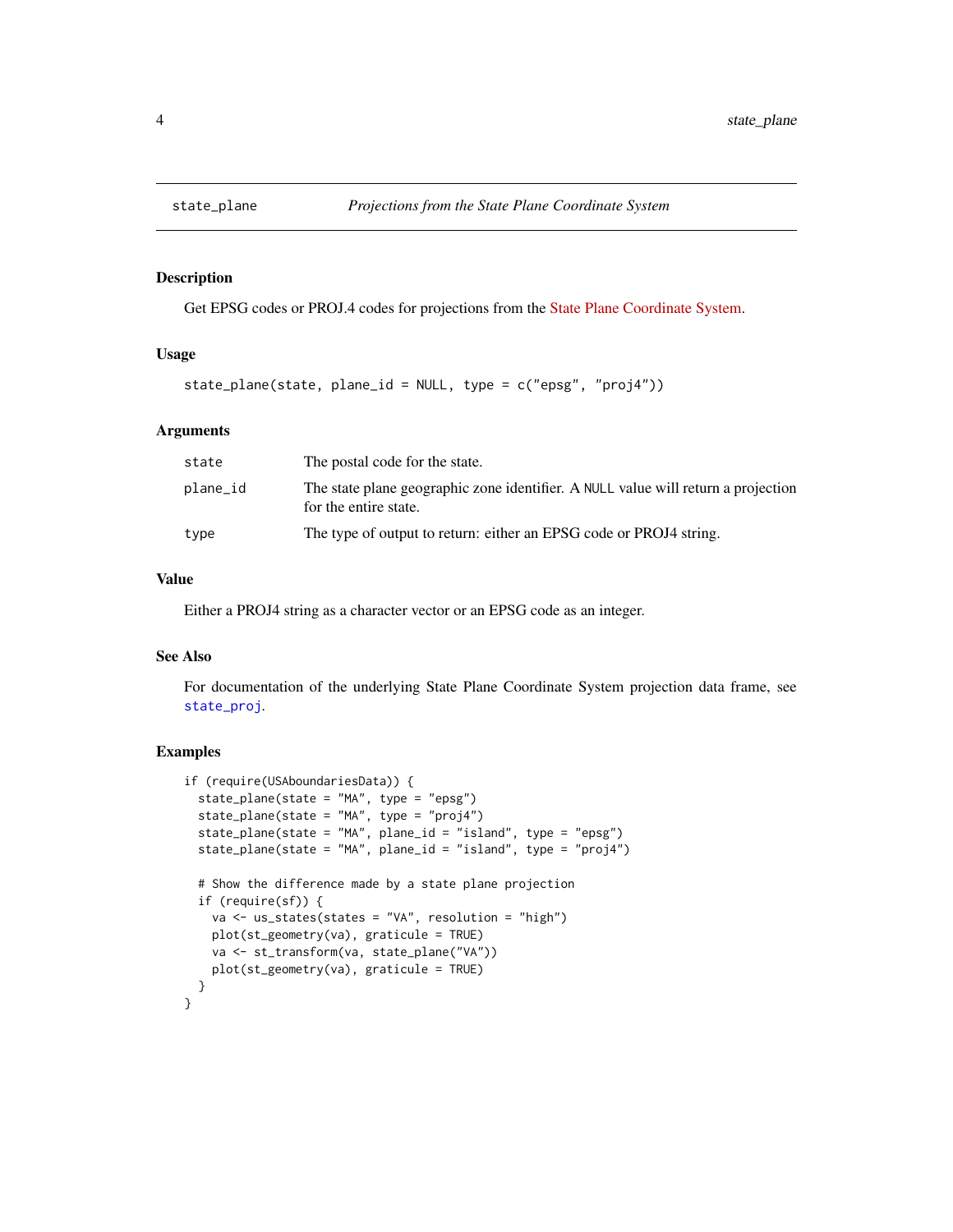<span id="page-4-1"></span><span id="page-4-0"></span>

This data frame includes state abbreviations, EPSG codes, and proj4 strings for projections from the State Plane Coordinate System.

#### Usage

state\_proj

#### Format

A data frame with 123 rows and 5 variables:

state The state or territory abbreviation.

zone Name of the state plane zone.

epsg The EPSG code for each state plane zone.

proj4 string The PROJ4 string for the state plane projection.

statewide\_proj State plane zone for projecting the entire state.

#### References

[State Plane Coordinate System](https://en.wikipedia.org/wiki/State_Plane_Coordinate_System)

| USAboundaries | USAboundaries: Historical and Contemporary Boundaries of the |  |  |  |
|---------------|--------------------------------------------------------------|--|--|--|
|               | <b>United States of America</b>                              |  |  |  |

#### Description

This package provides contemporary (2014) boundaries for states, counties, zip code tabulation areas, and congressional districts in the United States of America. This data is provided by the U.S. Census Bureau.

#### Details

This package also provides spatial objects with historical boundaries of states or counties in the United States of America from 1629 to 2000. It provides data from the [Atlas of Historical County](https://publications.newberry.org/ahcbp/) [Boundaries.](https://publications.newberry.org/ahcbp/) The copyright to the historical data used in this package is owned by the Newberry Library, and it is included in the USAboundariesData package under the terms of the [Creative](https://creativecommons.org/licenses/by-nc-sa/2.5/) [Commons Attribution-NonCommercial-ShareAlike 2.5 Generic](https://creativecommons.org/licenses/by-nc-sa/2.5/) (CC BY-NC-SA 2.5) license.

The code in this package is copyrighted by [Lincoln Mullen,](https://lincolnmullen.com) and is released under the terms of the [MIT License.](https://opensource.org/licenses/MIT)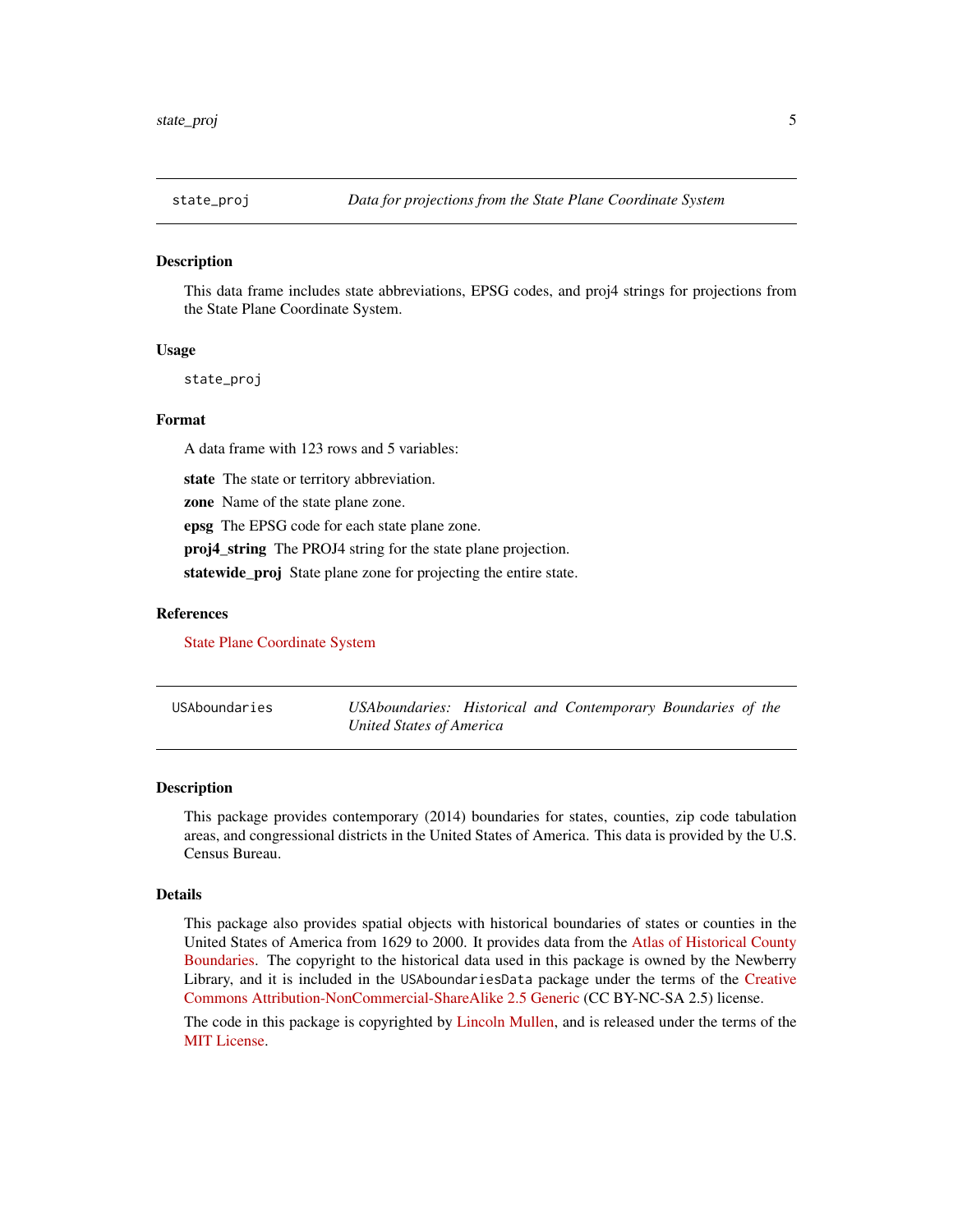<span id="page-5-0"></span>

This function returns an sf object of cities (or populated places) with their populations and latitudes and longitudes. Population data is taken from the U.S. Census.

#### Usage

us\_cities(map\_date = NULL, states = NULL)

#### Arguments

| map_date | If NULL, then city populations from the 2010 census (the most recent census) are<br>returned. This parameter accepts a Date object or a character string coercible to<br>a Date object, as well as numeric values representing a year. If a year or date is<br>used, then city populations from the decennial census from 1790 to 2010 prior<br>to that year is returned. For example, 1805 or "1805-07-04" would return city<br>populations from the 1800 census. |
|----------|--------------------------------------------------------------------------------------------------------------------------------------------------------------------------------------------------------------------------------------------------------------------------------------------------------------------------------------------------------------------------------------------------------------------------------------------------------------------|
| states   | A character vector of state or territory names or abbreviations. Only bound-<br>aries for those states/territories will be returned. If NULL, all boundaries will be<br>returned.                                                                                                                                                                                                                                                                                  |

#### References

The data was compiled by Erik Steiner and Jason Heppler at the Center for Spatial and Textual Analysis, Stanford University. See their [description of the data](https://github.com/cestastanford/historical-us-city-populations) for a fuller accounting of how the data was gathered.

```
if (require(USAboundariesData)) {
 us_cities(1805)
 us_cities("1828-05-08")
 us_cities()
}
```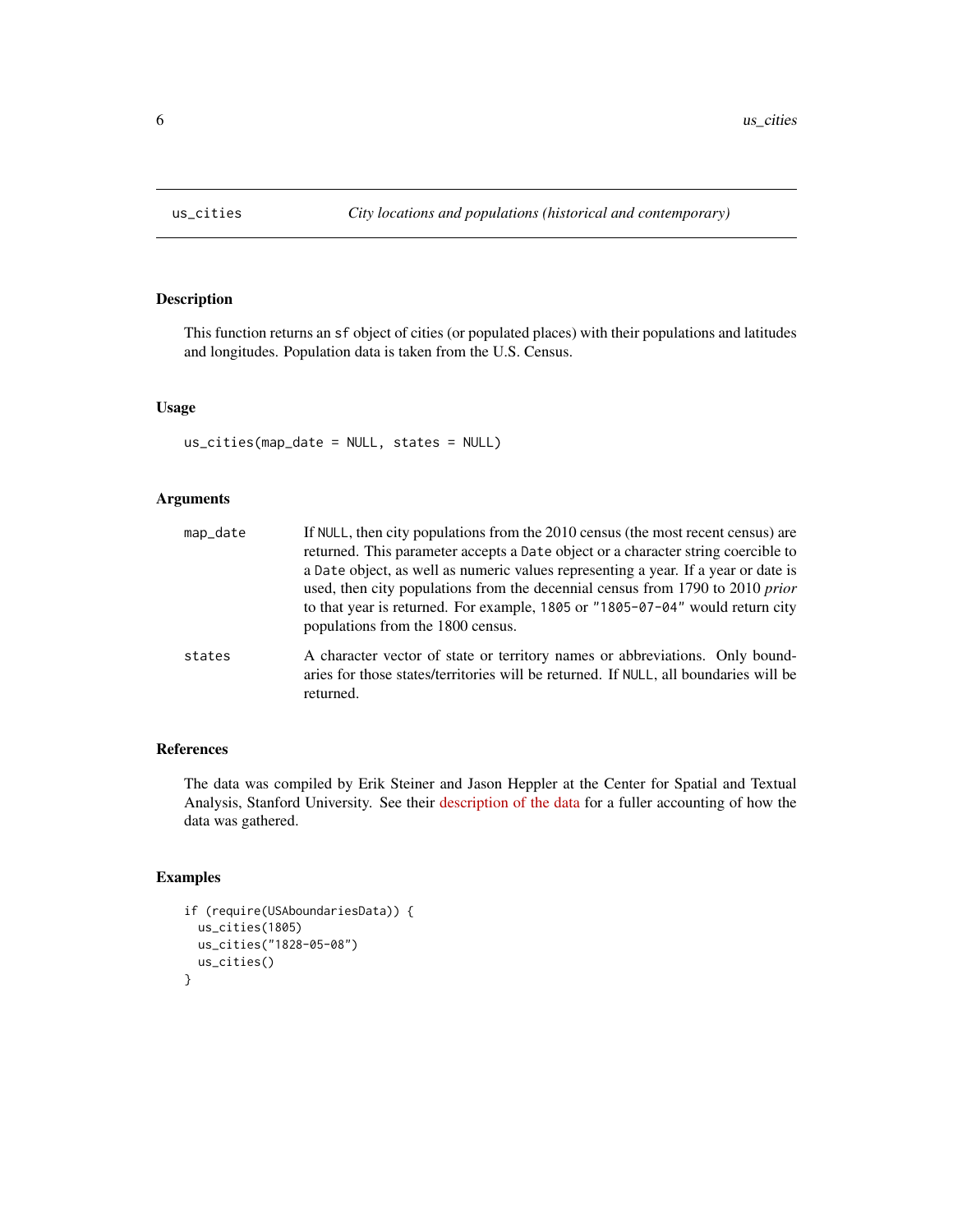<span id="page-6-0"></span>us\_congressional *Congressional district boundaries (contemporary)*

#### Description

Get the current (2020) boundaries for U.S. Congressional districts.

### Usage

```
us_congressional(resolution = c("low", "high"), states = NULL)
```
#### Arguments

| resolution | The resolution of the boundaries.                                              |  |
|------------|--------------------------------------------------------------------------------|--|
| states     | A character vector of state or territory names. Only boundaries inside these   |  |
|            | states/territories will be returned. If NULL, all boundaries will be returned. |  |

#### Value

An sf object.

#### See Also

For documentation of and citation to the underlying shapefiles for contemporary data from the U.S. Census Bureau, see the census\_boundaries help file in the USAboundariesData package.

#### Examples

```
if (require(USAboundariesData) && require(sf)) {
 us_congressional <- us_congressional()
 va_congressional <- us_congressional(states = "Virginia", resolution = "high")
 plot(st_geometry(us_congressional))
 plot(st_geometry(va_congressional))
}
```
us\_counties *County boundaries (contemporary and historical)*

#### Description

Get the current (2020) boundaries for U.S counties from the U.S. Census Bureau, or get historical county boundaries for dates between 30 December 1636 and 31 December 2000.

#### Usage

```
us_counties(map_date = NULL, resolution = c("low", "high"), states = NULL)
```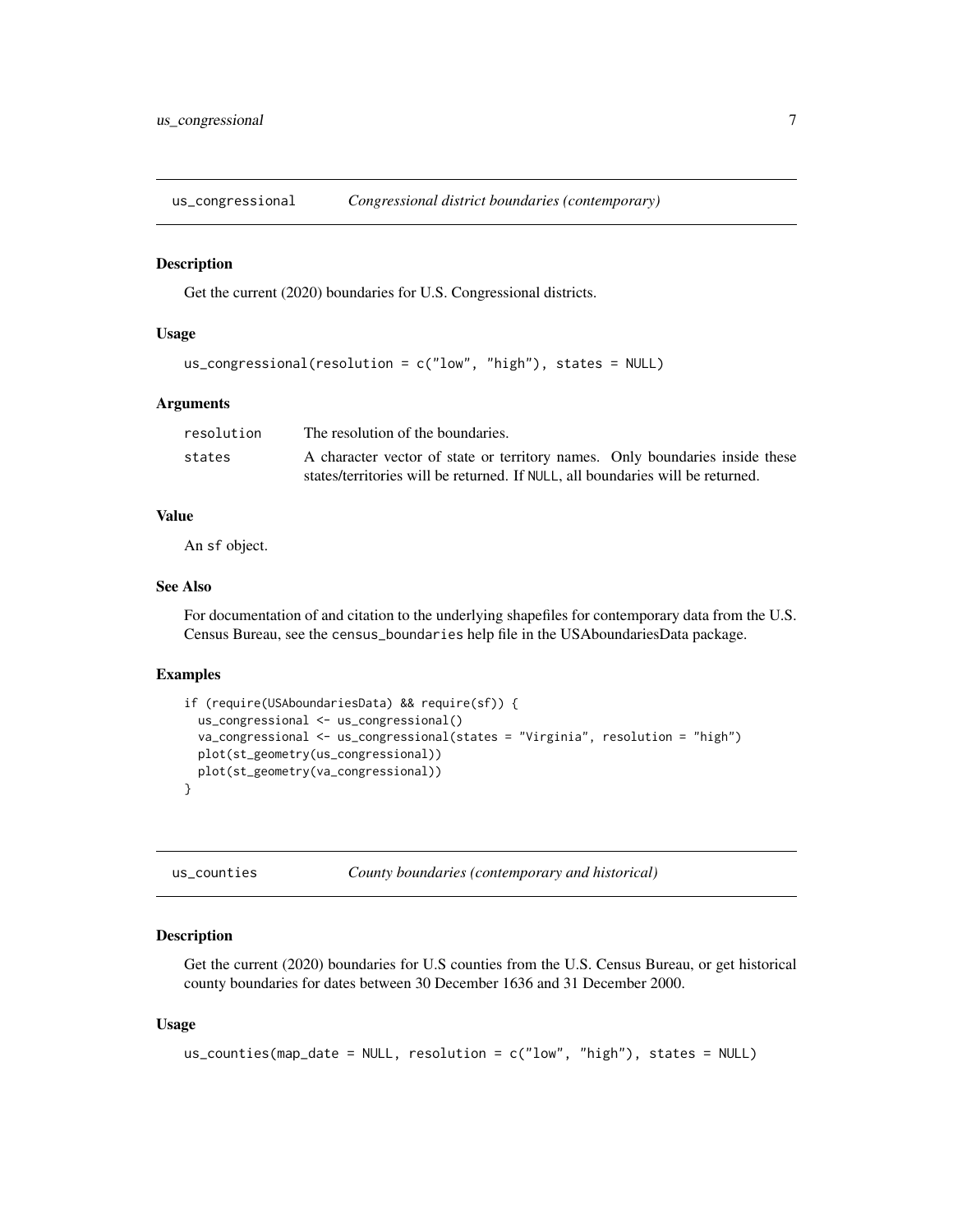#### <span id="page-7-0"></span>**Arguments**

| map_date   | The date of the boundaries as some object coercible to a date with as .Date();<br>the easiest option is a character vector following the ISO 8601 data format. If<br>NULL (the default) the contemporary boundaries will be returned. |
|------------|---------------------------------------------------------------------------------------------------------------------------------------------------------------------------------------------------------------------------------------|
| resolution | The resolution of the map.                                                                                                                                                                                                            |
| states     | A character vector of state or territory names or abbreviations. Only bound-<br>aries for those states/territories will be returned. If NULL, all boundaries will be<br>returned.                                                     |

#### Value

An sf object.

#### See Also

For documentation of and citation to the underlying shapefiles for contemporary data from the U.S. Census Bureau, see the census\_boundaries help file in the USAboundariesData package. For documentation of and citation to the underlying shapefiles for historical data from the Atlas of Historical County Boundaries, see the ahcb\_boundaries help file in the USAboundariesData package.

#### Examples

```
if (require(USAboundariesData) && require(sf)) {
 contemporary_us <- us_counties()
 historical_us <- us_counties("1820-07-04")
 contemporary_ne <- us_counties(states = c("Massachusetts", "Vermont", "Maine",
                                             "New Hampshire", "Rhode Island",
                                             "Connecticut"))
 historical_ne <- us_counties("1803-04-28",
                                  states = c("Massachusetts", "Vermont", "Maine",
                                             "New Hampshire", "Rhode Island",
                                             "Connecticut"),
                                  resolution = "high")
 plot(st_geometry(contemporary_us))
 plot(st_geometry(historical_us))
 plot(st_geometry(contemporary_ne))
 plot(st_geometry(historical_ne))
}
```
us\_states *State boundaries (contemporary and historical)*

#### Description

Get the current (2020) boundaries for U.S states from the U.S. Census Bureau, or get historical state boundaries for dates between 3 September 1783 and 31 December 2000.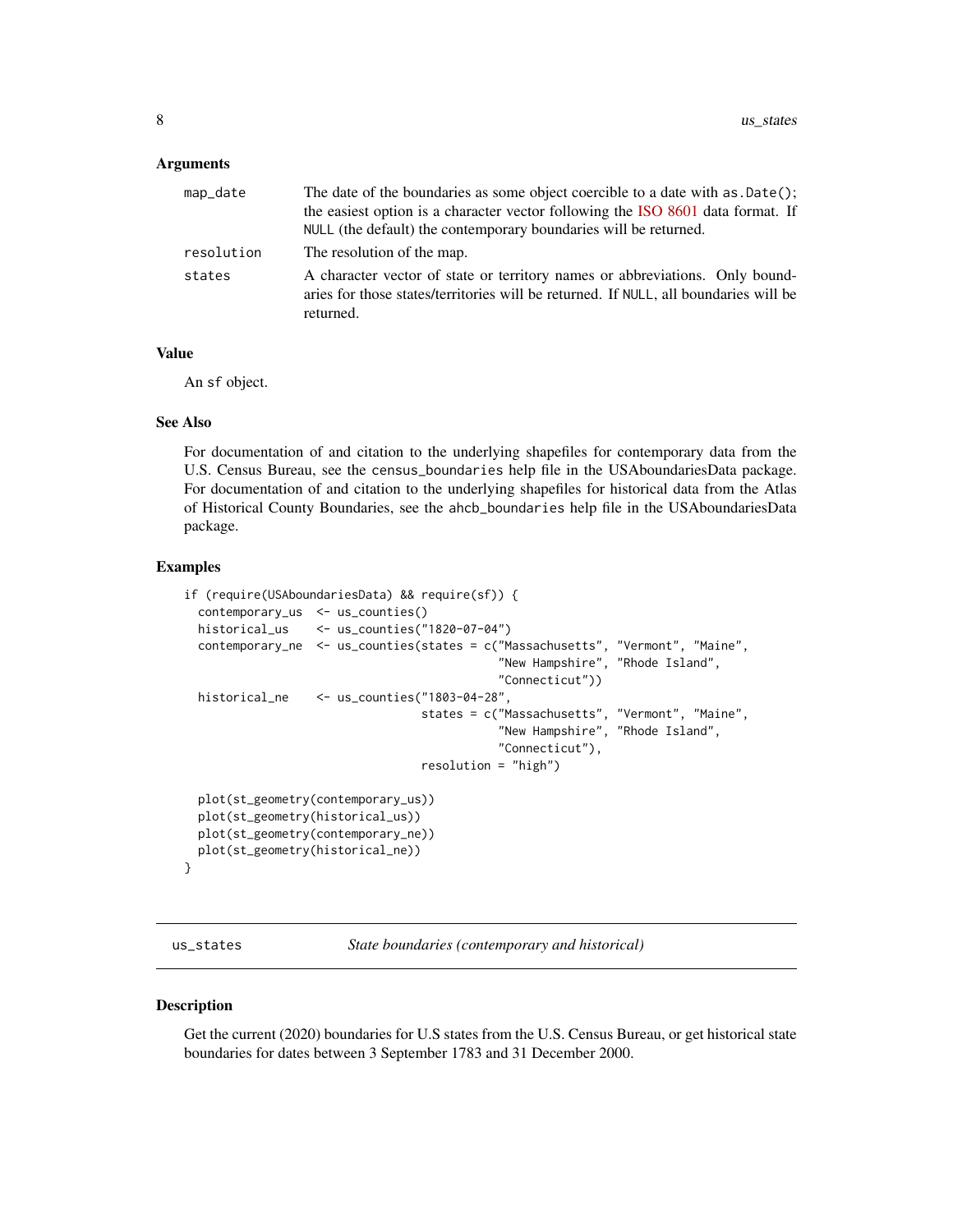#### $\mu$ s\_states 9

#### Usage

```
us_states(map_date = NULL, resolution = c("low", "high"), states = NULL)
```
#### Arguments

| map_date   | The date of the boundaries as some object coercible to a date with as .Date();<br>the easiest option is a character vector following the ISO 8601 data format. If<br>NULL (the default) the contemporary boundaries will be returned. |
|------------|---------------------------------------------------------------------------------------------------------------------------------------------------------------------------------------------------------------------------------------|
| resolution | The resolution of the map.                                                                                                                                                                                                            |
| states     | A character vector of state or territory names or abbreviations. Only bound-<br>aries for those states/territories will be returned. If NULL, all boundaries will be<br>returned.                                                     |

#### Value

An sf object.

#### See Also

For documentation of and citation to the underlying shapefiles for contemporary data from the U.S. Census Bureau, see census\_boundaries documentation in the USAboundariesData package. For documentation of and citation to the underlying shapefiles for historical data from the Atlas of Historical County Boundaries, see the ahcb\_boundaries documentation in the USAboundariesData package.

```
contemporary_us <- us_states()
if (require(USAboundariesData) && require(sf)) {
 historical_us <- us_states("1820-07-04")
 contemporary_ne <- us_states(states = c("Massachusetts", "Vermont", "Maine",
                                          "New Hampshire", "Rhode Island",
                                          "Connecticut"))
 historical_ne <- us_states(as.Date("1805-03-12"),
                               states = c("Massachusetts", "Vermont", "Maine",
                                          "New Hampshire", "Rhode Island",
                                          "Connecticut"),
                               resolution = "high")
  plot(st_geometry(contemporary_us))
  plot(st_geometry(historical_us))
  plot(st_geometry(contemporary_ne))
  plot(st_geometry(historical_ne))
}
```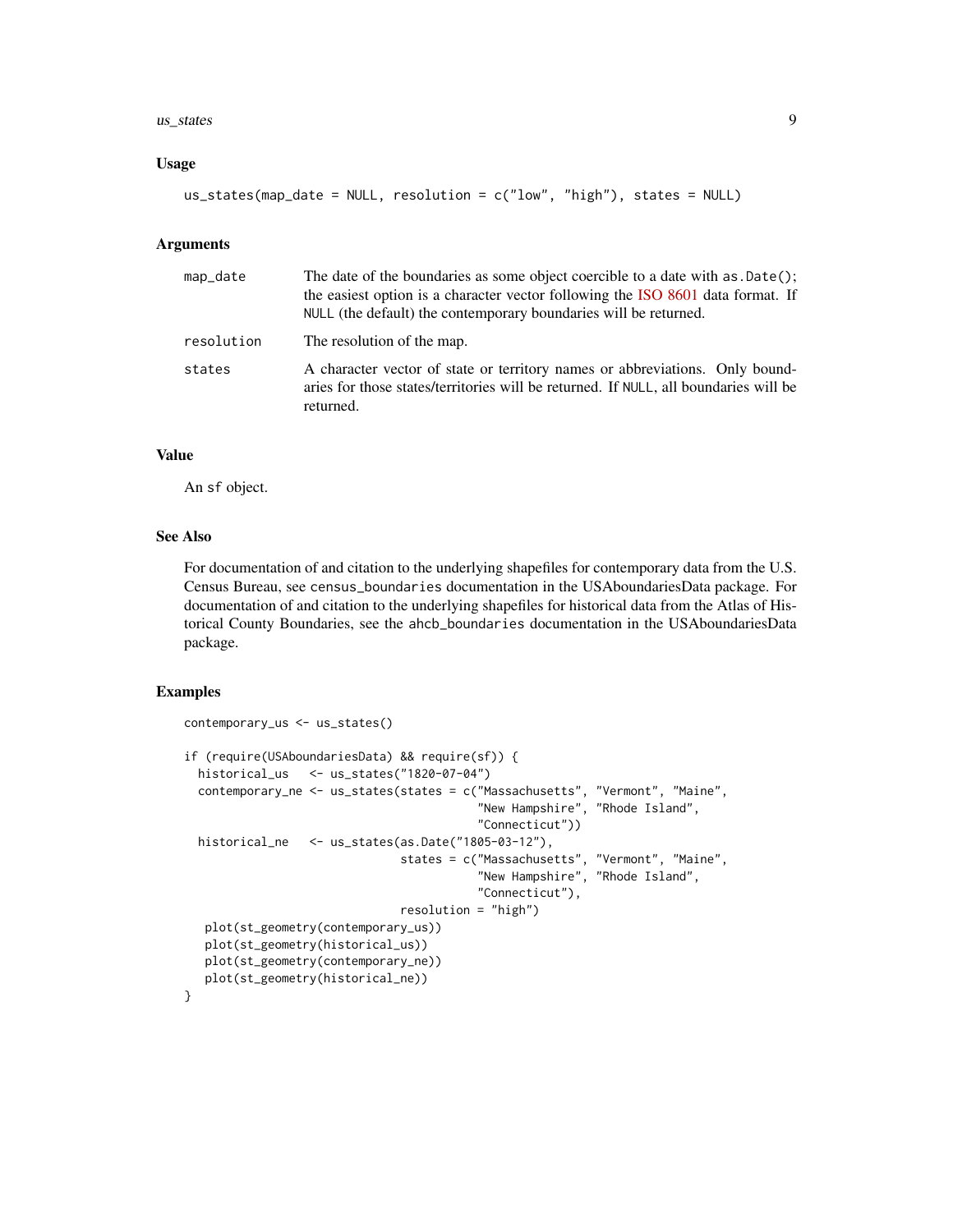Get the current (2019) centroids for U.S Zipcode Tabulation Areas from the U.S. Census Bureau. The centroids were calculated from the ZCTA boundary files available on the U.S. Census Bureau website.

#### Usage

```
us_zipcodes()
```
### Value

An sf object.

#### See Also

For documentation of and citation to the underlying shapefiles for contemporary data from the U.S. Census Bureau, see the census\_boundaries documentation in the USAboundariesData package.

```
if (require(USAboundariesData)) {
 us_zipcodes()
}
```